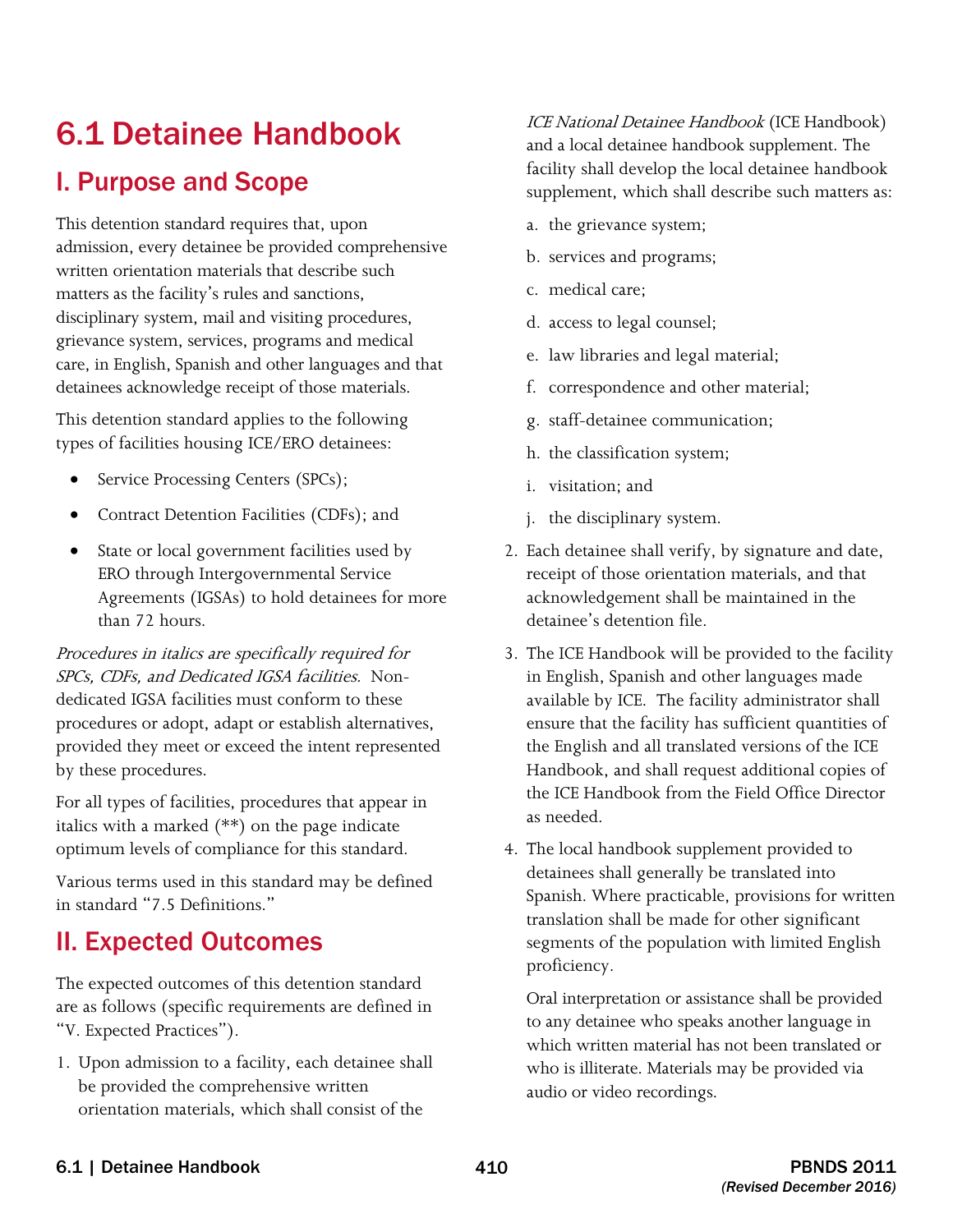The facility shall provide communication assistance to detainees with disabilities and detainees who are limited in their English proficiency (LEP). The facility will provide detainees with disabilities with effective communication, which may include the provision of auxiliary aids, such as readers, materials in Braille, audio recordings, telephone handset amplifiers, telephones compatible with hearing aids, telecommunications devices for deaf persons (TTYs), interpreters, and note-takers, as needed. The facility will also provide detainees who are LEP with language assistance, including bilingual staff or professional interpretation and translation services, to provide them with meaningful access to its programs and activities.

## III. Standards Affected

This detention standard replaces "Detainee Handbook" dated 12/2/2008.

## IV. References

American Correctional Association, Performancebased Standards for Adult Local Detention Facilities, 4th Edition: 4-ALDF-2A-27, 2A-28, 2A-29.

 Standards 2011: ICE/ERO Performance-based National Detention

- "2.2 Custody Classification System";
- "2.13 Staff-Detainee Communication";
- "3.1 Disciplinary System";
- "4.3 Medical Care":
- "5.1 Correspondence and Other Mail";
- "5.7 Visitation";
- "6.2 Grievance System"; and
- "6.3 Law Libraries and Legal Material."

## V. Expected Practices

#### A. Distribution

The facility administrator shall distribute the ICE Handbook, and shall develop and distribute a local written supplement to the handbook.

For consistency among detention facilities, the ICE Handbook shall be used as a comprehensive orientation resource. In each facility, the local supplement contents shall be customized and adapted for that specific facility.

#### B. Contents of Local Supplement

Upon admission to a facility, prior to placement in general population, each detainee shall be provided a copy of the handbook and that facility's local supplement to the handbook.

Staff shall require each detainee to verify, by signature, receipt of the handbook, and shall maintain that signed acknowledgement in the detainee's detention file.

While all applicable topics from the handbook must be addressed, it is especially important that each local supplement notify each detainee of:

- 1. the rules, regulations, policies and procedures with which every detainee must comply;
- 2. detainee rights and responsibilities;
- 3. procedures for requesting interpretive services for effective communication;
- 4. Procedures for requesting reasonable accommodations
- 5. the facility's zero tolerance policy for all forms of sexual abuse and assault;
- 6. the facility's rules of conduct and prohibited acts, the disciplinary severity scale, the sanctions imposed for violations of the rules, the disciplinary process, the procedure for appealing disciplinary findings, and detainees' rights in the disciplinary system, as required by standard "3.1 Disciplinary System," at Section B of Expected Practices;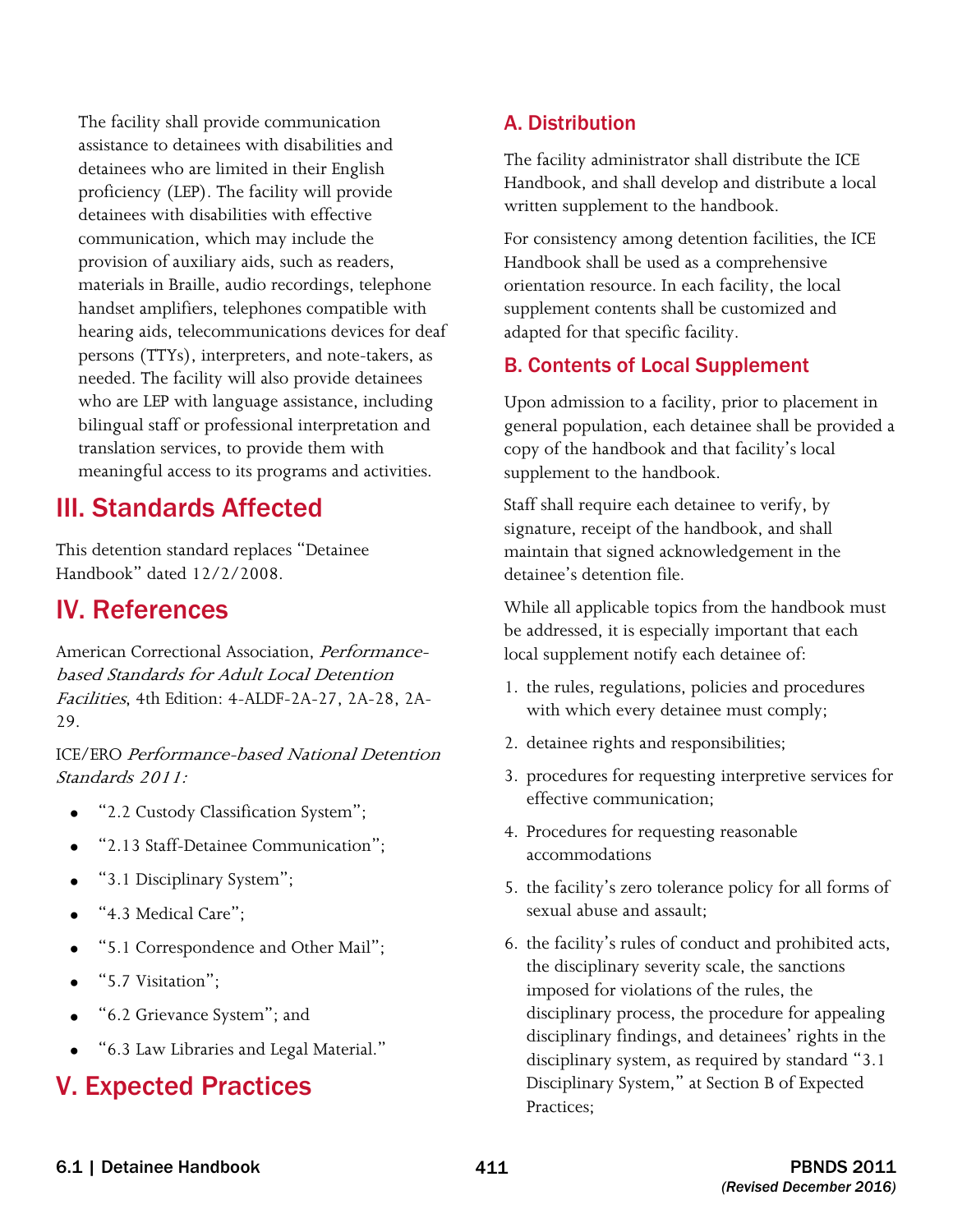- 7. information about the facility's grievance system including medical grievances, as required by standard "6.2 Grievance System," at Section B of Expected Practices;
- 8. the facility's policies on telephone access and on the monitoring of telephone calls, if telephone calls are monitored;
- 9. the facility's visitation rules and hours;
- 10. rules and procedures governing access to the law library as required by standard "6.3 Law Libraries and Legal Material," at Sections E(2) and N of Expected Practices;
- 11. content and procedures of the facility's rules on legal rights group presentations, and the availability of legal orientation programs;
- 12. the facility's rules on correspondence and other mail, including information on correspondence procedures as required by standard "5.1 Correspondence and Other Mail," at Section C of Expected Practices;
- 13. the facility's policies and procedures related to personal property, as required by standard "2.5 Funds and Personal Property," at Section C of Expected Practices;
- 14. the facility's marriage request procedures;
- 15. contact information for the ICE/ERO Field Office and the scheduled hours and days that ICE/ERO staff is available to be contacted by detainees at the facility; and
- 16. procedures to submit written questions, requests, or concerns to ICE/ERO staff, as well as the availability of assistance to prepare such requests.

### C. Translations and Access for Limited English Proficient Detainees

The ICE Handbook shall be provided in English, Spanish and other predominant languages as determined necessary by the Field Office Director. The facility administrator shall ensure that the facility has sufficient quantities of the English and all translated versions of the ICE Handbook and shall request additional copies of the ICE Handbook from the Field Office Director as needed. The local handbook supplement provided to detainees shall generally be translated into Spanish. Where practicable, provisions for written translation shall be made for other significant segments of the population with limited English proficiency.

 If a detainee cannot read or does not understand the language of the handbook, the facility administrator shall provide the material using audio or video tapes in a language the detainee does understand, arrange for the orientation materials to be read to the detainee, or provide a translator or interpreter within a reasonable amount of time.

#### D. Detention Support Staff

The facility administrator shall provide a copy of the ICE Handbook and the local supplement to every staff member who has contact with detainees, and shall address their contents in initial and annual staff training.

#### E. Updates

The ICE Handbook will be updated as necessary by ICE/ERO. The facility administrator shall appoint a committee to review the local supplement annually and recommend changes. While the handbook does not have to be immediately revised and reprinted to incorporate every change, the facility administrator shall establish procedures for immediately communicating such changes to staff and detainees through methods including but not limited to the following:

- 1. posting changes on bulletin boards in housing units and other prominent areas;
- 2. notifying staff by memos and other means; and
- 3. informing new arrivals during orientation.

On occasion, ICE/ERO may require a specific and